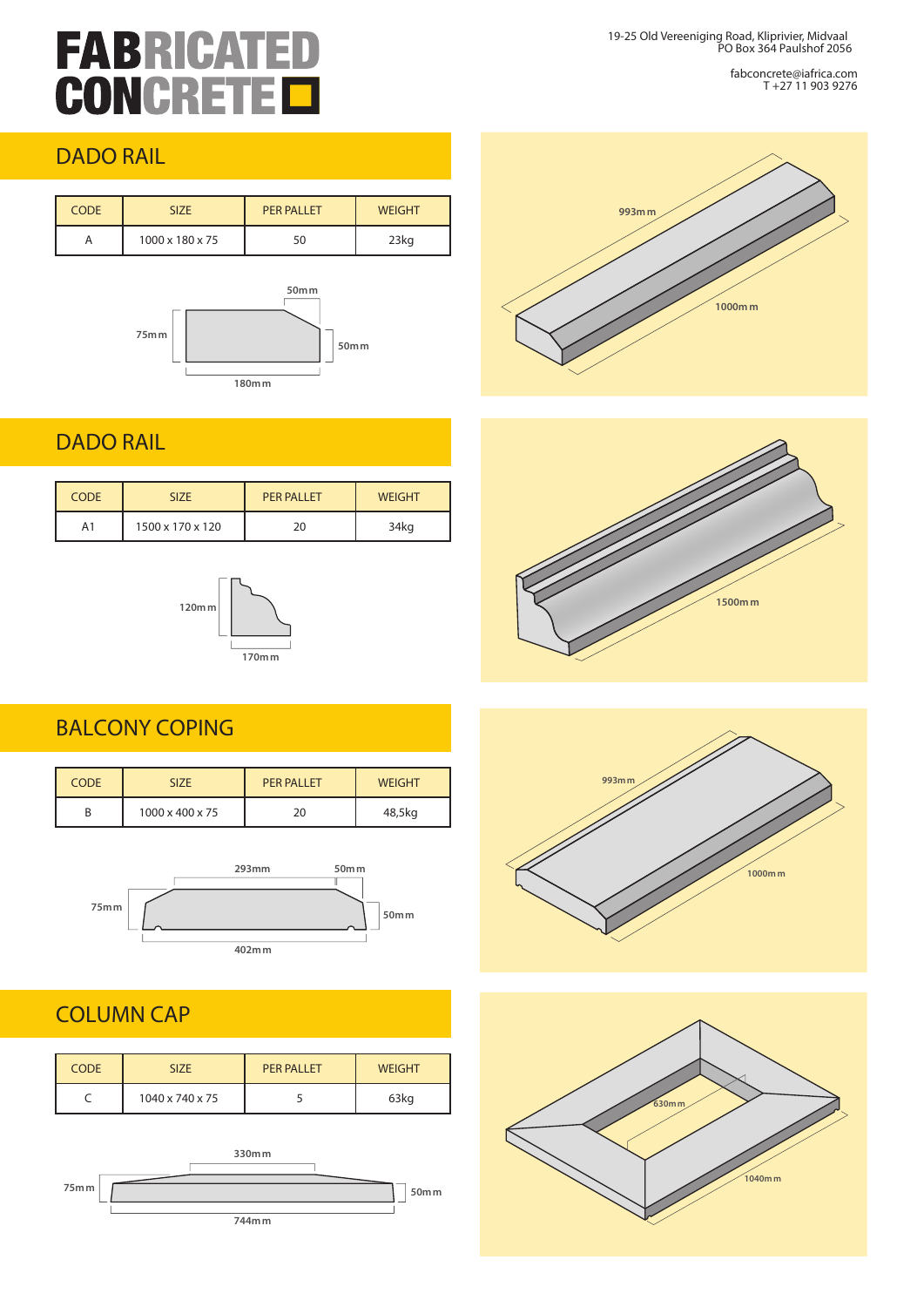# **FABRICATED**<br>**CONCRETED**

19-25 Old Vereeniging Road, Kliprivier, Midvaal PO Box 364 Paulshof 2056

> fabconcrete@iafrica.com T +27 11 903 9276

#### **COPING**

| <b>CODE</b> | <b>SIZE</b>     | PFR PALLET | <b>WEIGHT</b> |
|-------------|-----------------|------------|---------------|
|             | 1000 x 150 x 50 | 80         | 18kg          |



#### **COPING**

| <b>CODE</b> | <b>SIZE</b>     | <b>PER PALLET</b> | <b>WEIGHT</b> |
|-------------|-----------------|-------------------|---------------|
| D1          | 1000 x 115 x 80 | 10                | 12kg          |



#### COLUMN COPING

| <b>CODE</b>    | <b>SIZE</b>    | <b>PER PALLET</b> | <b>WEIGHT</b> |
|----------------|----------------|-------------------|---------------|
| D <sub>2</sub> | 800 x 800 x 85 |                   | 130,6kg       |





#### PIER COPING

| <b>CODE</b>    | <b>SIZE</b>    | PFR PALLET | <b>WEIGHT</b> |
|----------------|----------------|------------|---------------|
| D <sub>3</sub> | 550 x 500 x 85 | 20         | 56,1kg        |







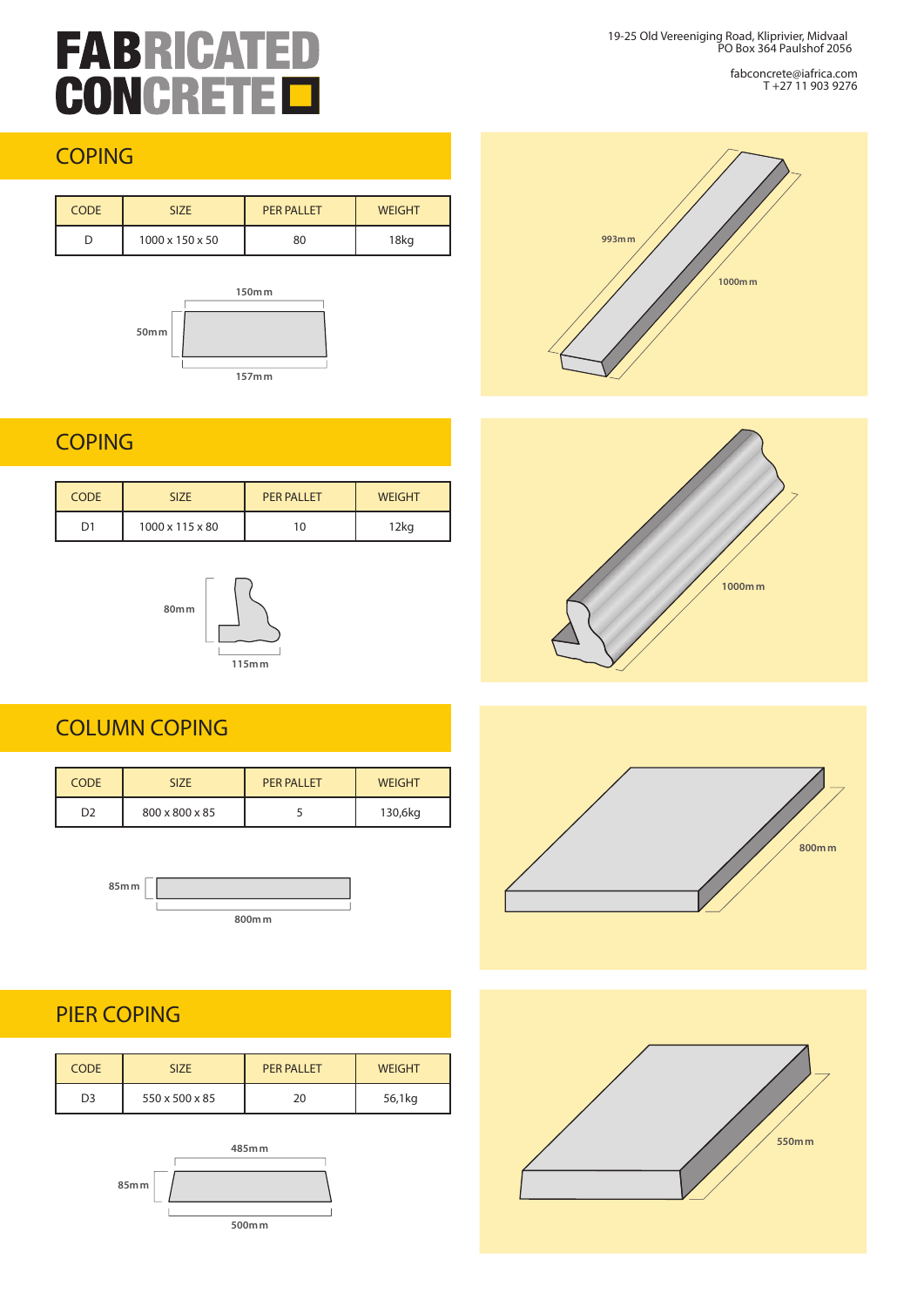### **FABRICAT** F **CONCRETE**

19-25 Old Vereeniging Road, Kliprivier, Midvaal PO Box 364 Paulshof 2056

> fabconcrete@iafrica.com T +27 11 903 9276

#### PIER COPING

| <b>CODE</b>    | <b>SIZE</b>    | <b>PER PALLET</b> | <b>WEIGHT</b> |
|----------------|----------------|-------------------|---------------|
| D <sub>4</sub> | 800 x 500 x 85 | 10                | 81,6kg        |



#### PIER COPING

| <b>CODE</b>    | <b>SIZE</b>      | PFR PALLET | <b>WEIGHT</b> |
|----------------|------------------|------------|---------------|
| D <sub>5</sub> | 1200 x 500 x 100 |            | 144kg         |



#### PIER COPING

| <b>CODE</b>    | <b>SIZE</b>    | <b>PER PALLET</b> | <b>WEIGHT</b> |
|----------------|----------------|-------------------|---------------|
| D <sub>6</sub> | 500 x 300 x 85 | 20                | 30,6kg        |



**300mm**

### **COPING**

| <b>CODE</b> | <b>SIZE</b>                 | <b>PER PALLET</b> | <b>WEIGHT</b> |
|-------------|-----------------------------|-------------------|---------------|
|             | $1225 \times 330 \times 50$ | 30                | 47,5kg        |